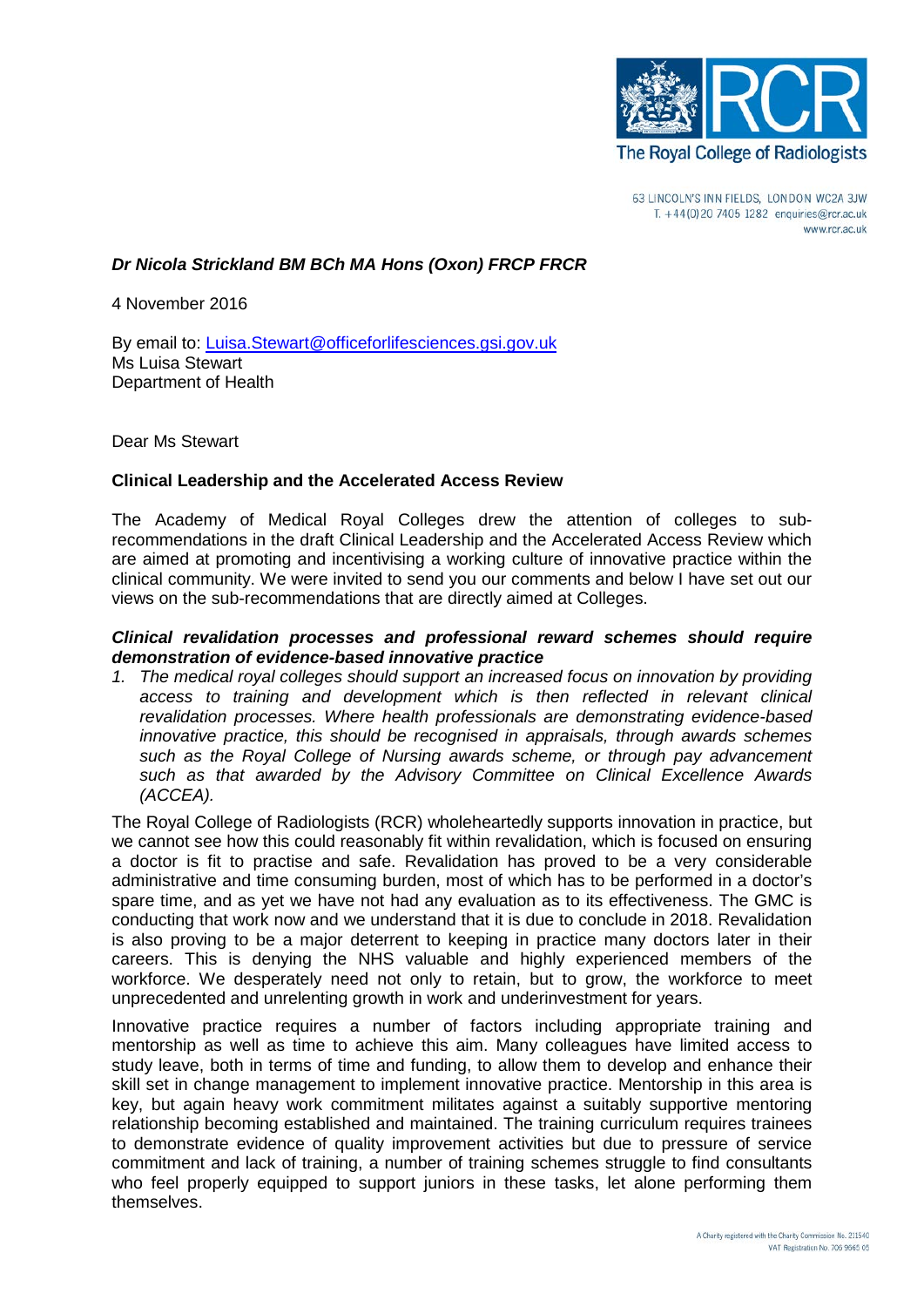The vast majority of doctors are very keen to promote innovation but are prevented from doing so due to lack of funding and lack of equipment. I would urge you not to make revalidation even more demanding at this time, and to seek to achieve any increased focus on innovation by another, more appropriate, route.

Linking this to the achievement of CEAs would lack credibility with the medical workforce, which has seen the CEA scheme eroded and become almost worthless in recent years.

#### *Professional leadership bodies, including the Royal Colleges, should include adherence to NICE clinical guidance as a criterion for achieving professional standards in clinical care*

- *2. Professional leadership bodies can provide a clear picture of what good clinical practice looks like and support the uptake of innovation, by building on NICE clinical practice guidance and standards, and by ensuring that the promotion and use of the best, evidenced, value for money innovations is included within continuing professional development.*
- *3. Healthcare professionals themselves are often the innovators, responding to the challenges they encounter in practice and finding practical solutions. These individuals should be identified and supported by employers locally.*

Once again, the RCR would not question the importance of delivering good clinical practice which includes implementing NICE standards and guidelines. However, the workforce issues set out above mean that the implementation of NICE guidelines is simply unachievable in some instances. Below are two examples.

# **Clinical radiology**

The NICE guidelines which came out last year advocating whole body MR for the investigation of multiple myeloma instead of plain X-ray skeletal survey are problematic to implement in the NHS. This requires four or five overlapping body coils, a special MR protocol to perform the scan, and complex post processing of the images. The majority of hospitals do not have sufficient MR machine capacity to perform such lengthy MR imaging studies, neither can they afford to purchase the necessary number of coils to perform this whole body protocol. The post processing of the images requires "stitching" the various sequences together, so each can be viewed in as a continuous whole body stack in the correct anatomical order. If this is not done prior to sending the images to PACS the resultant 3000+ images appearing as non-linked series, in random non-anatomical order, makes reporting of these scans almost impossible and very time consuming. Many hospitals do not possess the necessary post processing workstations to stitch these image series together as required, and do not have sufficient radiographers to train them to perform this post processing work.

# **Clinical oncology**

NICE guidance, while welcomed for its rigorous approach to identifying clinical and cost effective therapies, does not come with any extra funding. For example, if a systematic anticancer therapy (SACT) agent is approved by NICE the clinical oncology department has 90 days to implement fully the use of the drug with no extra funding. Drug costs are reimbursed centrally for most SACT, but not all. Bisphosphonates and denosumab, for instance, are recommended for patients with a number of solid tumours and bone metastases. In these situations, these drugs reduce fractures, thus reducing the cost of trauma interventions and improving patients' quality of life. So many centres cannot access the funding to provide these, that commissioners have chosen not to support the implementation of this recommendation. Patients are suffering as a result of slow uptake of these therapies. For many newer agents, there is a requirement to educate staff, both medical and non-medical, about the delivery and side effect profiles of these drugs. This has a cost implication which cannot be budgeted for in the time frame allowed, inhibiting uptake of these therapies. Increased therapy is the norm, rather than substitution, so there is an extra time premium to find in addition. In a clinical oncology service which is nationally at least 70 WTEs below requirements, time to innovate is increasingly difficult to carve out of service delivery.